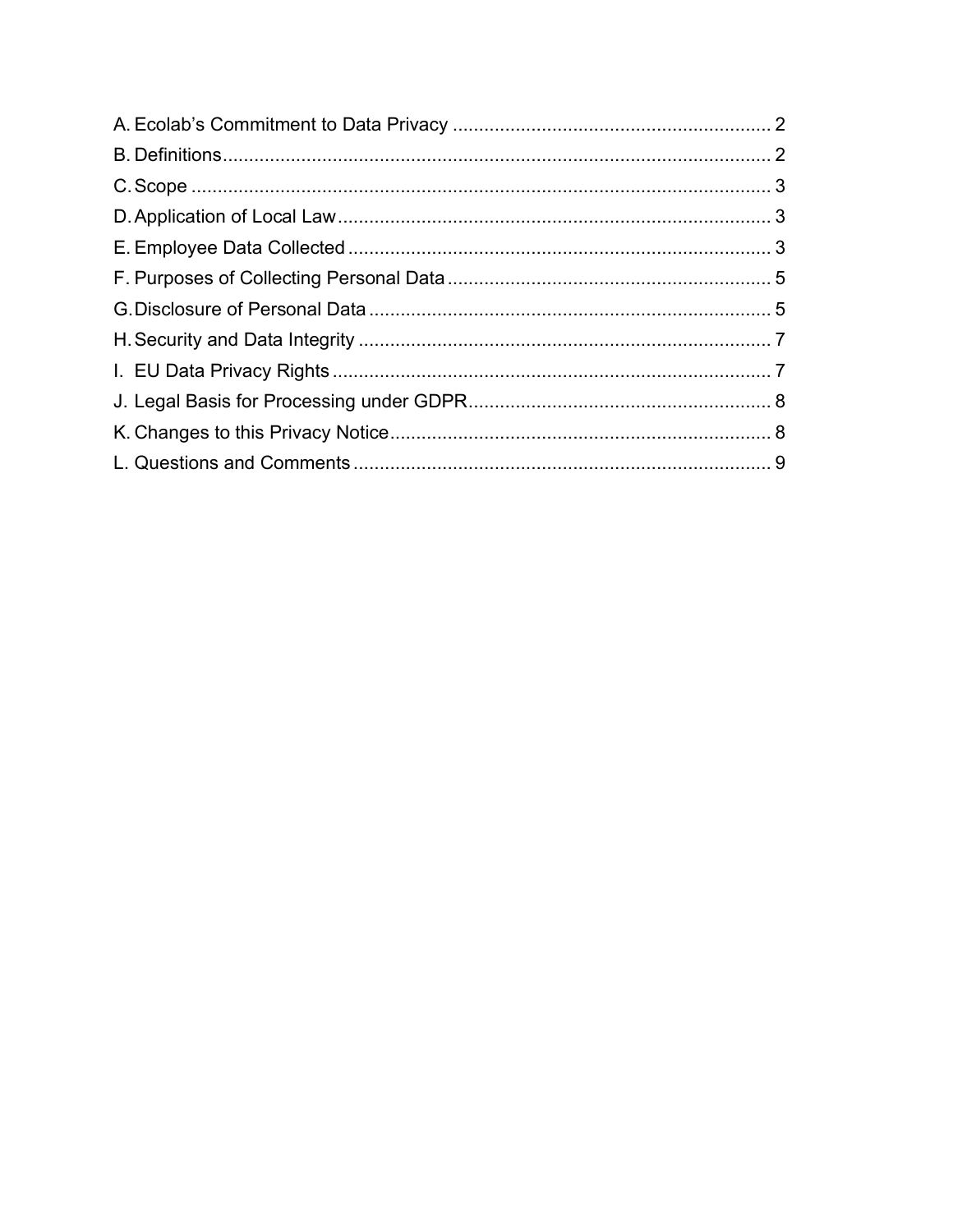

### A. Ecolab's Commitment to Data Privacy

The Notice set forth below outlines the Personal Data that Ecolab may collect, how Ecolab uses and safeguards that data, and with whom we may share it. This Notice is intended to provide notice to individuals regarding Personal Data in an effort to be compliant with the data privacy laws and regulations of the jurisdictions in which Ecolab operates as well as compliance with its own Data Privacy Compliance Manual.

#### B. Definitions

Data Subject: the individual, business, or other entity about which Personal Data is collected. In the case of this notice, the data subject is you, the employee.

Personal Data: any information relating to an identified or identifiable natural person ('data subject'); an identifiable natural person is one who can be identified, directly or indirectly, in particular by reference to an identifier such as a name, an identification number, location data, an online identifier or to one or more factors specific to the physical, physiological, genetic, mental, economic, cultural or social identity of that natural person;. Personal Data is also commonly referred to as "personal information" or "personally-identifiable information" (PII). Specific examples of personal data collected by Ecolab are provided in Section \_.

Processing of Personal Data ("processing"): any operation or set of operations which is performed on personal data or on sets of personal data, whether or not by automated means, such as collection, recording, organization, structuring, storage, adaptation or alteration, retrieval, consultation, use, disclosure by transmission, dissemination or otherwise making available, alignment or combination, restriction, erasure or destruction.

Sensitive Personal Data: Personal Data that, if lost, compromised, or disclosed, could result in substantial harm, embarrassment, inconvenience, or unfairness to a Data Subject. Specific examples of sensitive personal data collected by Ecolab are provided in Section F.

Third Party: a natural or legal person, public authority, agency or body other than the data subject, controller, processor and persons who, under the direct authority of the controller or processor, are authorized to process personal data.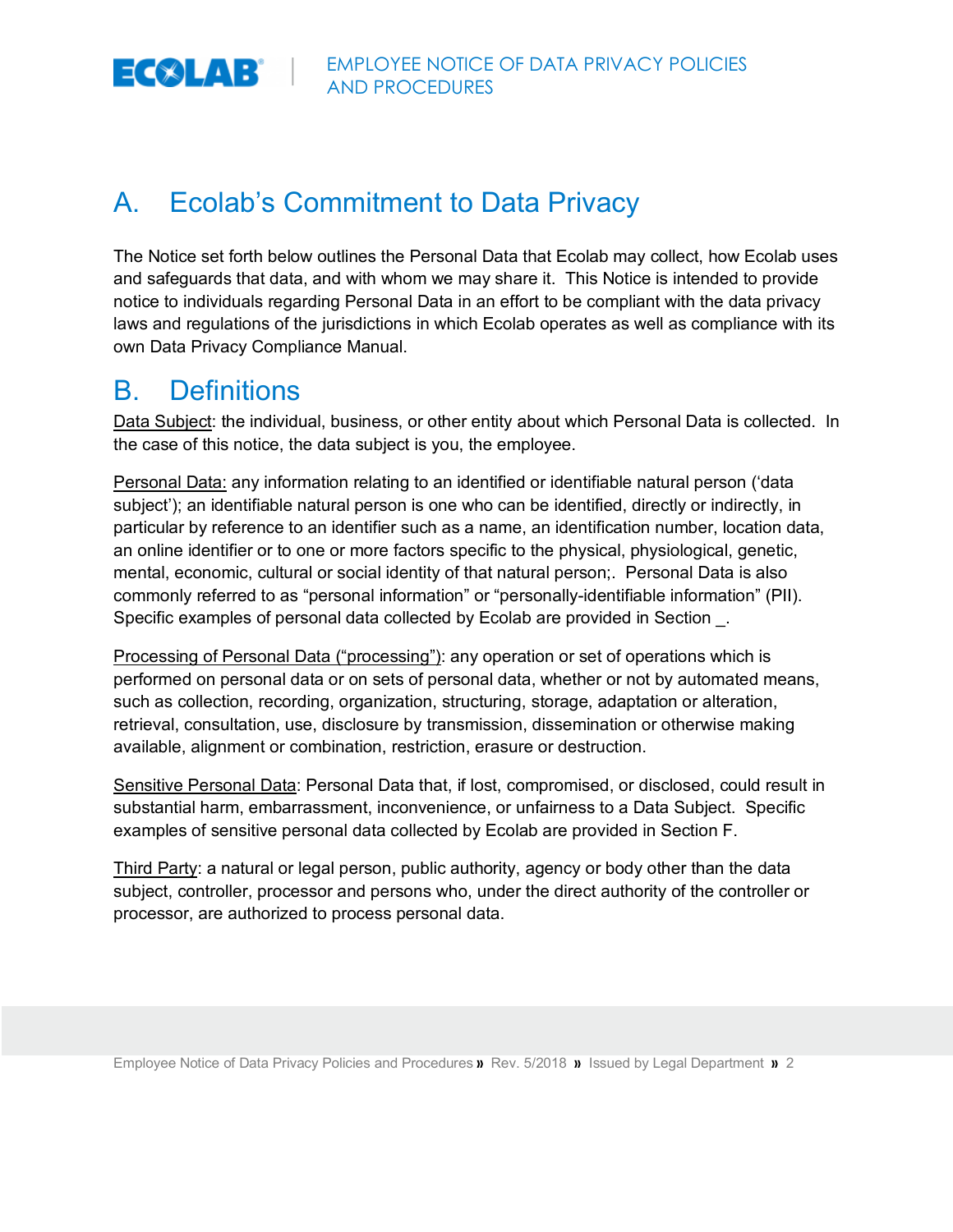

## C. Scope

This Notice applies throughout the Ecolab enterprise, including its wholly owned or controlled subsidiaries and affiliates. Unless otherwise required by a local law or provided for in a subsequent or different notice, this Notice is intended to apply to all Ecolab employees in all operating units of Ecolab globally. Unless otherwise required by a local jurisdiction or provided for in a subsequent or different notice, this Notice applies to all the processing of Personal Data by the Ecolab organization, including its wholly owned subsidiaries, affiliates, and any third parties.

While global in scope, elements of this notice specific to compliance with the European Union's General Data Protection Regulation (GDPR) are provided below.

## D. Application of Local Law

This Notice and the corresponding Data Privacy Compliance Manual is designed to set a uniform minimum standard for every Ecolab entity with respect to its protection of Ecolab Employees' Personal Data. Ecolab recognizes that certain laws may impose additional requirements than those described in this Notice and the corresponding Data Privacy Compliance Manual. Ecolab will endeavor to collect and process Employees' Personal Data in accordance with local law applicable at the location where such Employee Personal Data is collected and processed. Specifically, this Notice provides necessary information for Ecolab's compliance with the EU's GDPR.

## E. Employee Data Collected

The types of employee data Ecolab collects (directly from you or from public or third party information sources) and shares depends on the nature of your position and role within Ecolab and the requirements of applicable laws in a relevant jurisdiction. Examples of this information may include, among other things:

• contact information (e.g., name, home and business addresses, telephone, fax and pager numbers, e-mail addresses, emergency contact information)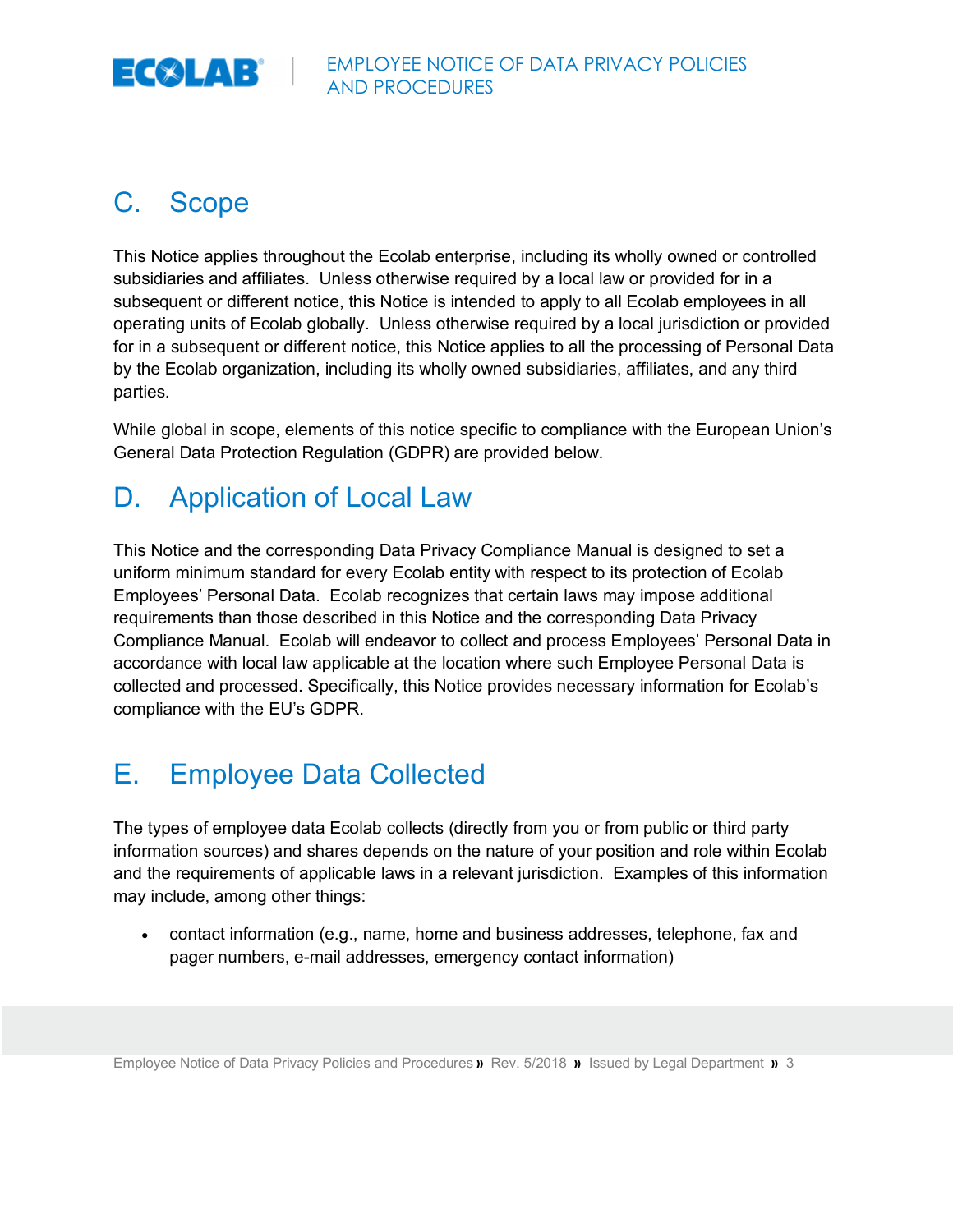

- personal information (e.g., date of birth, marital status, birth place, nationality, race, gender, religion, preferred language);
- employment, performance, compensation, and benefits (e.g., hire date, adjusted service date, action/status codes, Ecolab identification number, job title, position/grade, attendance, department, business unit, supervisor, site, union, objectives, projects, performance reviews, performance and leadership ratings, salary, bonus, long term incentives, awards, retirement, family member/dependents names and dates of birth);
- education and training (e.g., education level, field and institution; competency assessments; professional licenses and certifications; training courses);
- social security number or other national identification number;
- passport number;
- driver's license number, vehicle license plate number;
- bank account information;
- corporate card number;
- employment history and letters of recommendation;
- work restrictions and accommodations;
- industrial hygiene exposure assessment and monitoring information;
- agreements that you enter into with Ecolab;
- computer or facilities access and authentication information;
- grievance resolutions; and
- photographs and other visual images of you.

The examples provided are not all-inclusive, and Ecolab also may collect similar or related information.

Sensitive data: (e.g., data that reveal race, ethnic origin, religious or philosophical beliefs, health, sexual orientation, political opinions, or trade union membership) are collected only where allowed by law and are used and disclosed only to fulfill legal requirements unless employee provides consent for such collection or disclosure.

Certain information collected is required to establish the employment relationship. You may inquire at the time of collection as to whether certain information is required or optional to establish the employment relationship. Further, where permissible and as described in Section J of this Notice, you may inquire about correction of deletion of any information initially provided.

Ecolab will retain your personal data for the length of your employment, plus at least an additional year following termination of the employment relationship. In certain jurisdictions, the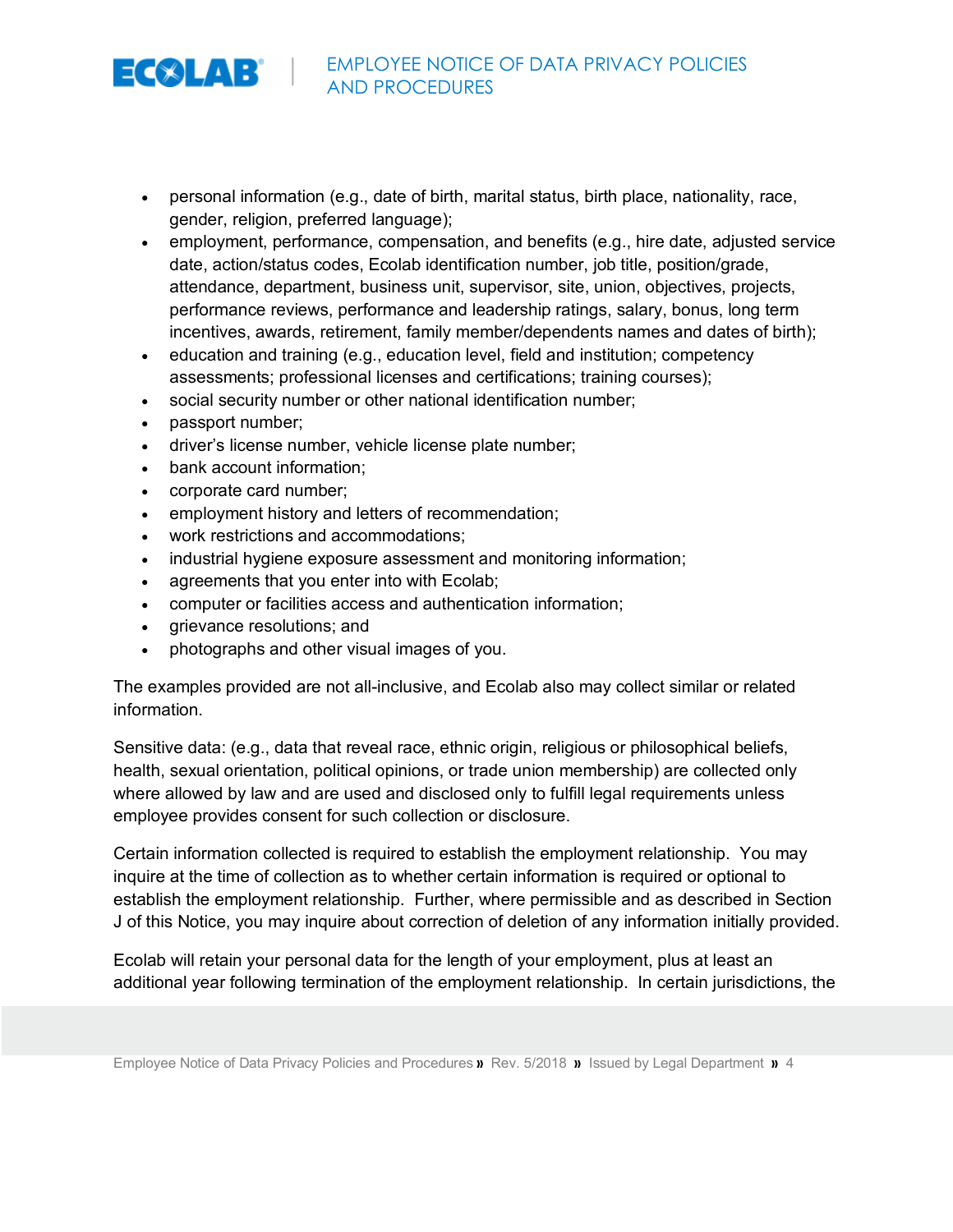

length of time following termination may vary depending on local law. You can request the specific time period of retention by contacting your manager or using the contact information in this Notice.

## F. Purposes of Collecting Personal Data

The collected personal information is processed for Ecolab's business purposes, including establishing, managing, or terminating your employment relationship with Ecolab. Such uses include:

- determining eligibility for initial employment, including the verification of references and qualifications;
- administering pay and benefits;
- processing employee work-related claims (e.g. worker compensation, insurance claims, etc.);
- establishing training and/or development requirements;
- conducting performance reviews and determining performance requirements;
- assessing qualifications for a particular job or task;
- gathering evidence for disciplinary action or termination;
- establishing a contact point in the event of an emergency (such as next of kin);
- complying with applicable labor or employment statutes;
- compiling directories;
- ensuring the security of company-held information; and
- such other purposes as are reasonably required by Ecolab.

The uses provided are not all-inclusive, and Ecolab also may collect similar or related information consistent with laws and regulations of a particular jurisdiction, and subsequent notice provided or posted as consistent with applicable legal requirements.

## G. Disclosure of Personal Data

Ecolab may share your Personal Data with our employees, contractors, consultants, and other parties who require such information to assist us with establishing, managing, or terminating our employment relationship with you, including parties that (a) provide products or services to us or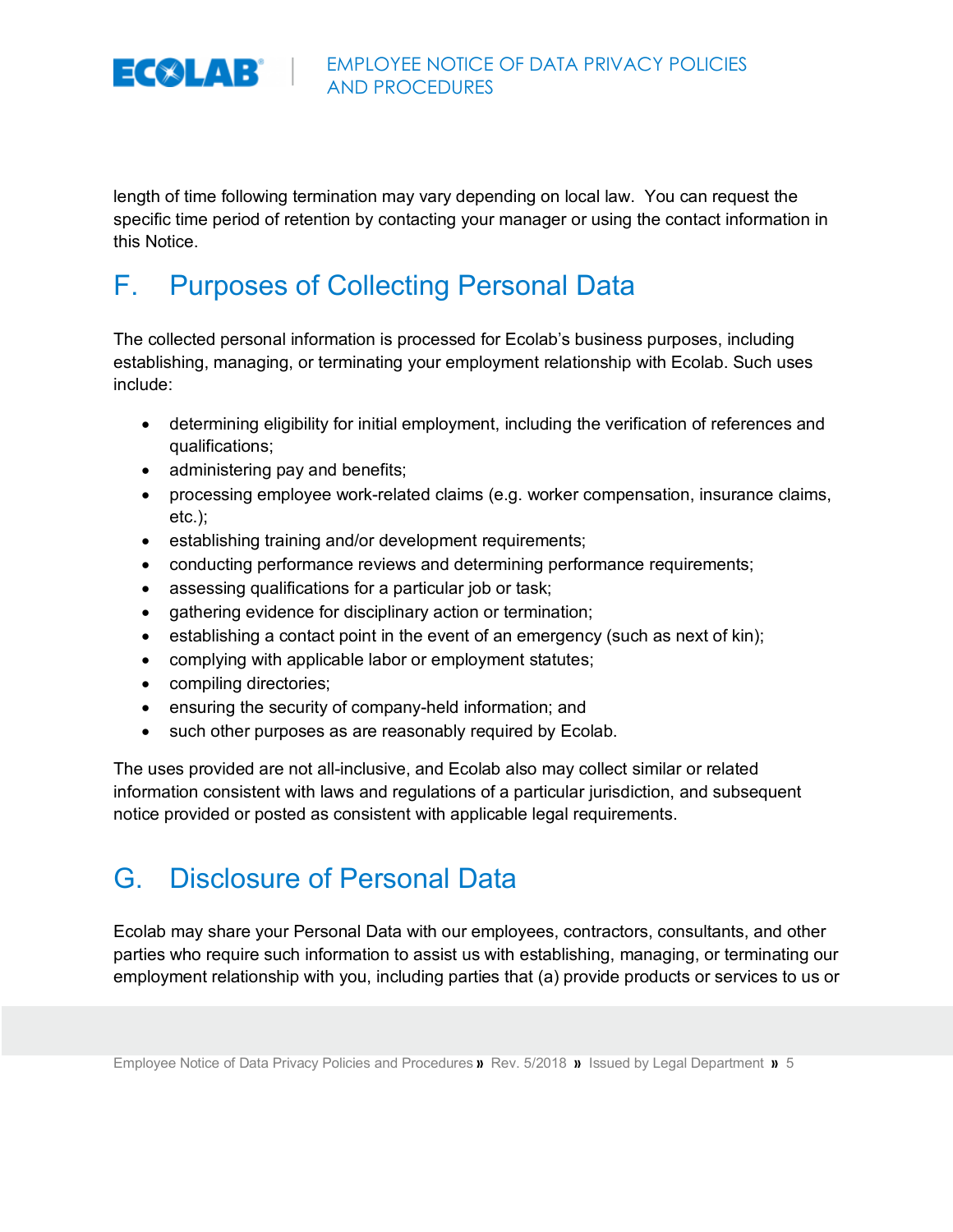

on our behalf or (b) collaborate with us in the provision of products or services to you. In some instances, such parties may also provide certain information technology and data processing services to us so that we may operate our business. We may share Personal Data with such parties both in and outside of your home country, and, as a result, your Personal Data may be collected, used, processed, stored, or disclosed in jurisdictions outside of your home country.

When Ecolab shares Personal Data with such parties, our policy is to require that they only use or disclose such Personal Data in a manner consistent with the use and disclosure provisions of this Notice and consistent with the laws and regulations of the country where you live.

In addition, Personal Data may be disclosed or transferred to another party (including Third Parties) in the event of a change in ownership of, or a grant of a security interest in, all or a part of Ecolab through, for example, an asset or share sale, or some other form of business combination, merger or joint venture, provided that such party is bound by appropriate agreements or obligations and required to use or disclose your personal information in a manner consistent with the use and disclosure provisions of this Privacy Notice, unless you consent otherwise.

Further, your Personal Data may be disclosed:

- as permitted or required by applicable law or regulatory requirements. In such a case, we will endeavor to not disclose more personal information than is required under the circumstances;
- to comply with valid legal processes such as search warrants, subpoenas, or court orders;
- as part of Ecolab's regular reporting activities to other parts of Ecolab's enterprise
- to protect the rights and property of Ecolab;
- during emergency situations or where necessary to protect the safety of a person or group of persons;
- where the personal information is publicly available; or
- with your consent where such consent is required by law.

To a limited extent Ecolab may need to collect Sensitive Personal Data, Ecolab will ensure that the Data Subject is informed of such collection and processing through notice provided at the outset of the employee's employment with Ecolab and at other times where required by law. Where required by law, the Data Subject's explicit consent to the processing and particularly to the transfer of such Sensitive Personal Data to Third Parties will be obtained. Appropriate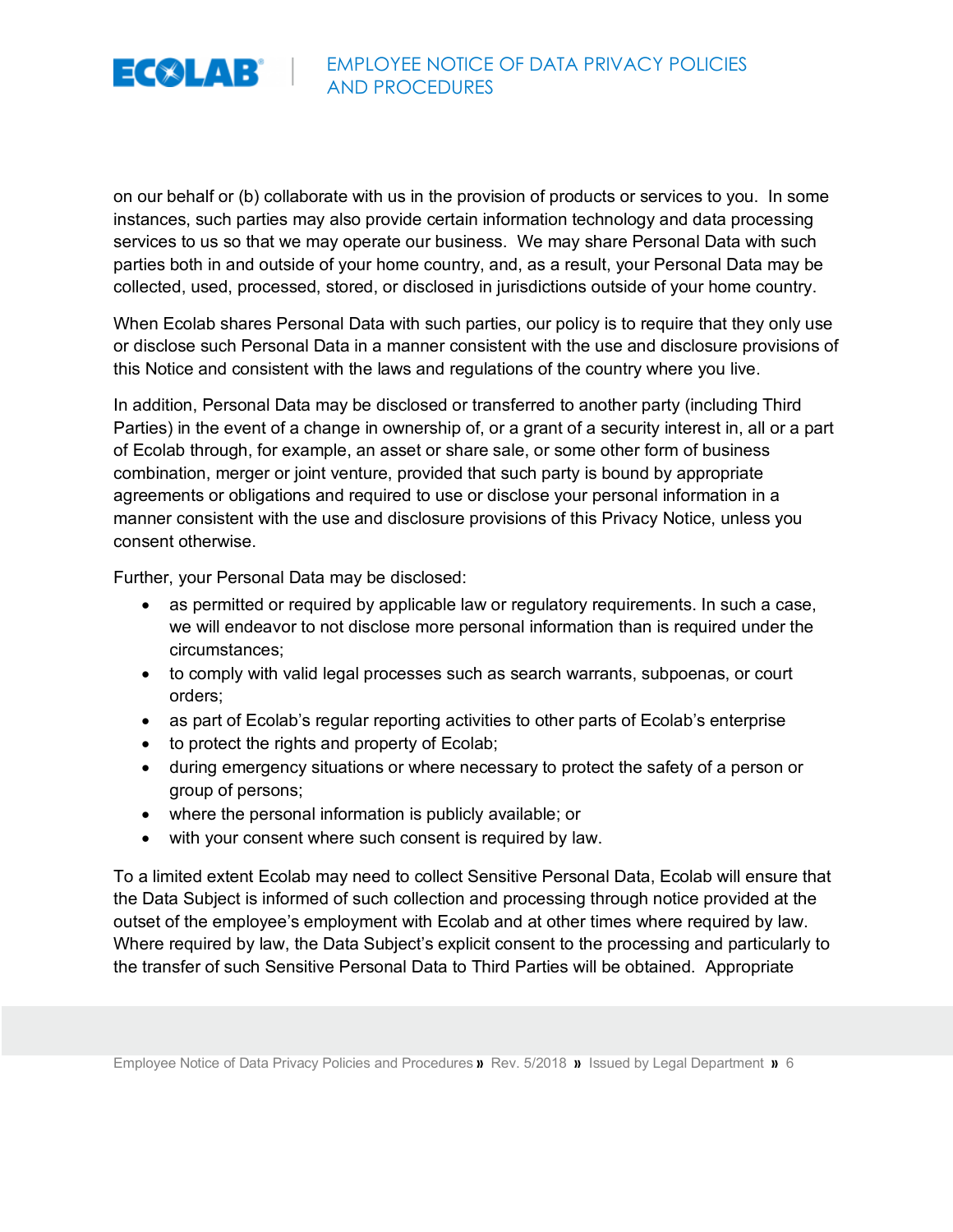

security and protection measures will be provided depending on the nature of the information and the risks associated with the intended uses.

## H. Security and Data Integrity

Ecolab will take reasonable precautions to protect Personal Data in its possession secure against the risk of loss, misuse, unauthorized access, disclosure, alteration and destruction. Ecolab periodically reviews its security measures in an effort to ensure the privacy of Personal Data.

Ecolab will take reasonable precautions to ensure Personal Data is used only in ways that are compatible with the purposes for which the data was collected or subsequently authorized by the individual. While Ecolab will take reasonable steps to ensure that Personal Data is relevant to its intended use, accurate, complete, and current, Ecolab also relies upon you to assist in providing accurate updates of your Personal Data.

## I. EU Data Privacy Rights

If your personal data is processed in the EU or you are a resident of the EU, the EU General Data Protection Regulation grants you certain rights under the law. In particular, the right to access, correct, or delete the personal data Ecolab holds about you

To the extent required by local law, upon request, Ecolab will grant individuals reasonable access to Personal Data that it holds about them. In addition, at an employee's request, Ecolab will take reasonable steps to permit individuals to correct, amend, or delete information it holds about them. Ecolab will rely on you to assist in providing timely updates to Personal Data held by Ecolab you know to be incorrect.

The data Ecolab collects about employees is required in order to maintain the employment relationships. If you inquire about deletion of certain data needed to maintain the employment relationship, Ecolab may be unable to delete that data and continue the employment relationship.

As required by the laws and regulations of the relevant jurisdiction, Ecolab will provide a Data Subject access to the following information related to the Data Subject's Personal Data:

- the purposes of any processing;
- the categories of Personal Data processed;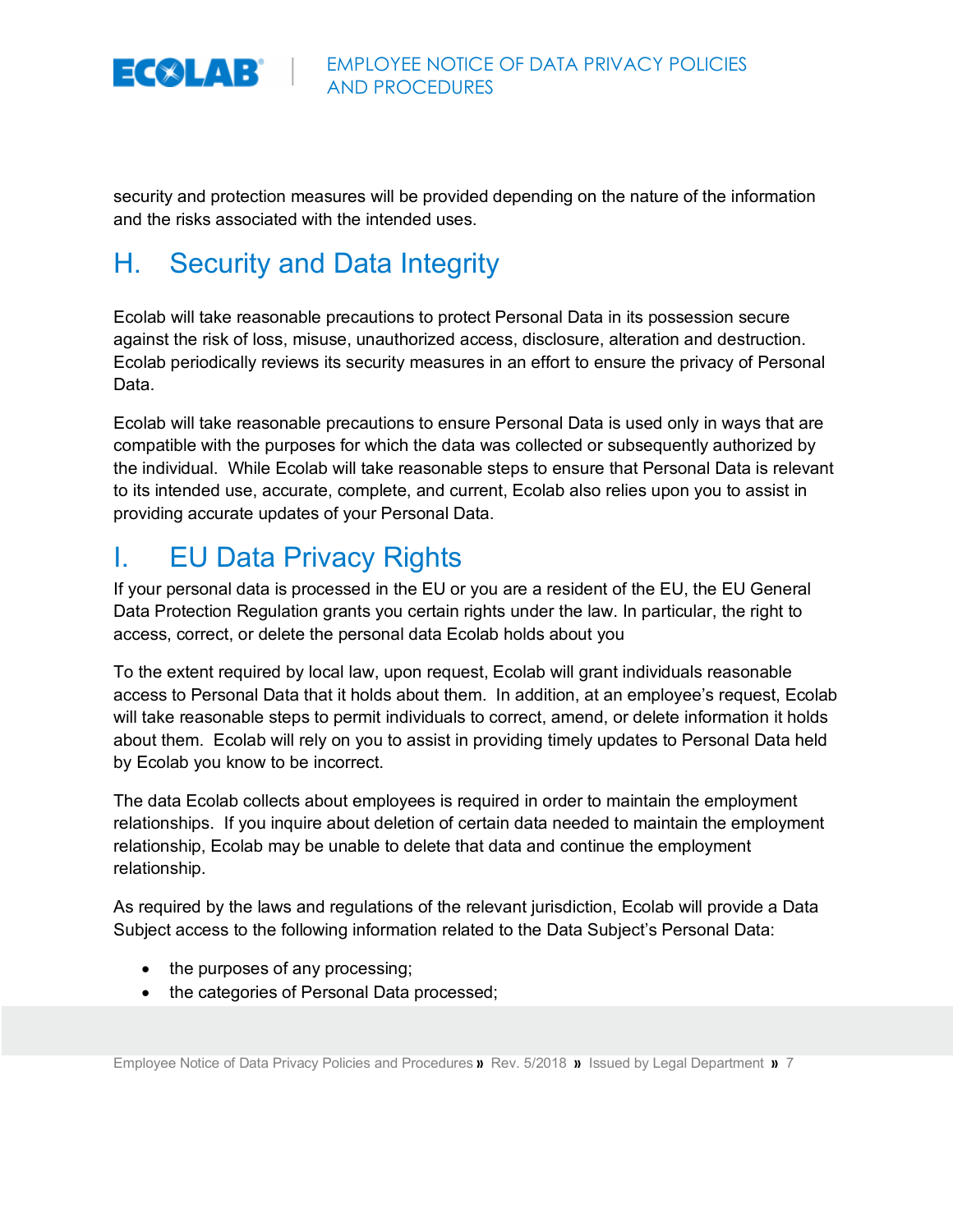

- the recipients or categories of recipients to whom the Personal Data are to be or have been disclosed, in particular Third Parties;
- the period for which the Personal Data will be stored;
- the existence of the right to request from Ecolab rectification or erasure of Personal Data concerning the Data Subject or to object to the processing of such Personal Data;
- the right to lodge a complaint to the DP Coordinator or Privacy Officer and the contact details of the DP Coordinator and Privacy Officer;
- communication of the Personal Data undergoing processing and of any available information as to their source;
- the significance and envisaged consequences of such processing.

To the extent allowed by law Data Subjects can request access to correct, amend, or delete Personal Data by contacting the following:

PHONE: 844-880-8355

EMAIL: dataprivacy@ecolab.com

If you are located in the EU, you have the right to lodge a complaint regarding the processing of your data with your countries supervisory authority regulating data protection.

## J. Legal Basis for Processing under GDPR

Ecolab's processing of personal data is lawful under GDPR because it is necessary for the performance of the employment contract between you, the employee, and Ecolab. Further, Ecolab's processing of personal data is lawful due to the legitimate interest of Ecolab as a controller. In order to operate and have employees to facilitate that operation, Ecolab must collect certain personal data from employee for the purposes already outlined in this Notice.

### K. Changes to this Privacy Notice

Ecolab reserves the right to modify this Notice from time to time in order that it accurately reflects the regulatory environment and our data collection principles. When material changes are made to this Notice, Ecolab will post the revised Privacy Statement on our website and provide employees subsequent notice where consistent with local laws or regulations.